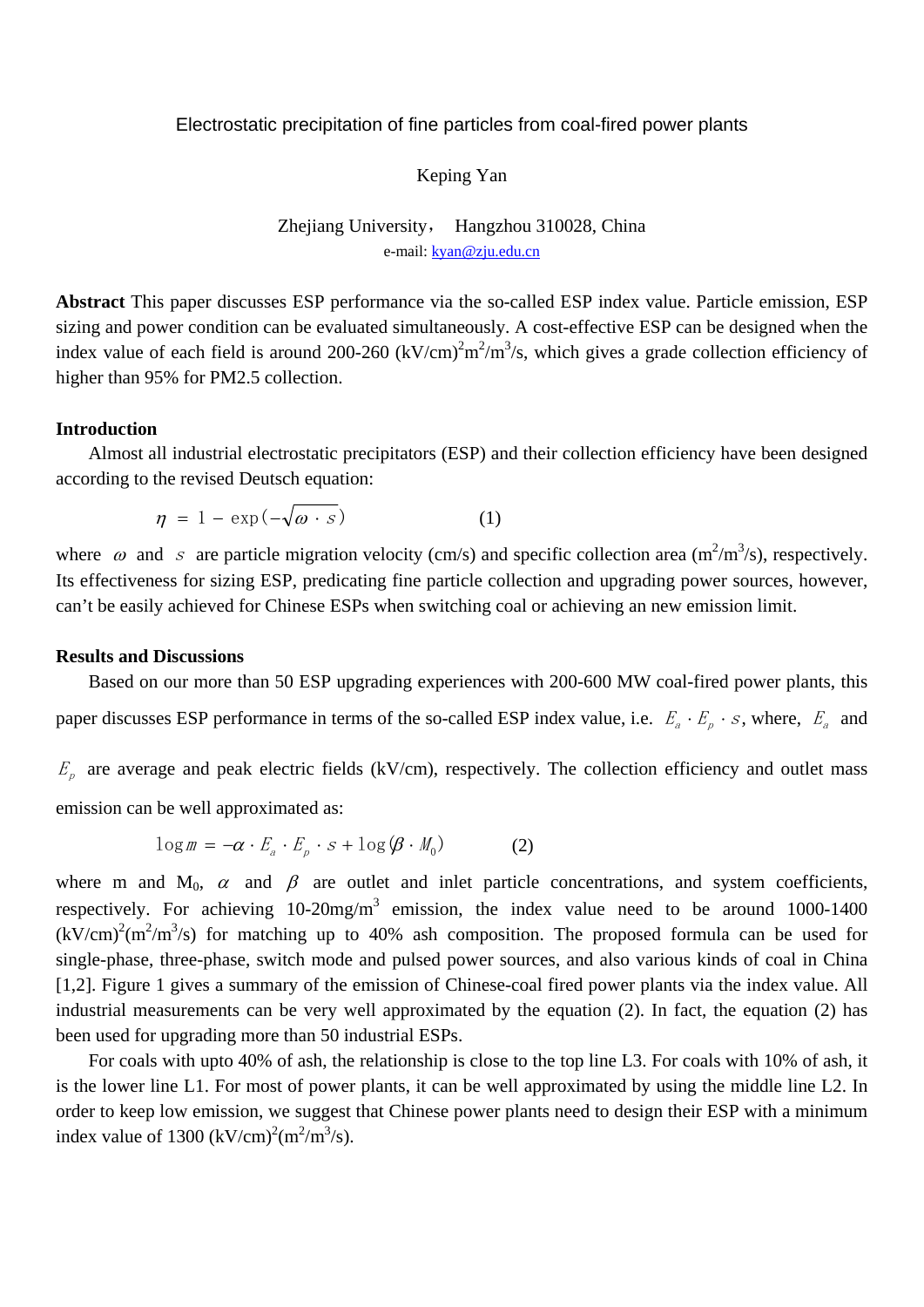The equation (2) can also be used for evaluating fine particle grade collection efficiencies [3]. For each field, the grade collection efficiency greatly depends on the index value. To achieve a efficiency of larger than 95% in-between rapping, the index value needs to be larger than  $260 \times V/cm^2 \cdot (m^2/m^3/s)$  as shown in Fig.2. Experiments were performed with an industrial ESP under a gas flow rate of  $20000-40000$ m<sup>3</sup>/h at 384K.

## **Conclusion**

A new empirical relationship between particle emission, ESP size and power source has been widely applied in China for sizing and upgrading ESPs.

## **Acknowledgement**

We think Chinese 863 fund for their support.

## **References**

- [1] X. Li, et al, "Sensitivity analysis on the maximum ash resistivity in terms of its compositions and gaseous water concentration", Journal of Electrostatics,70 (2012) 83-90;
- [2] B. Zhang, et al, "Industrial applications of three-phase T/R for upgrading ESP performance", in Electrostatic Precipitation edited by K Yan, 2008, ISBN 978-3-540-89250-2, pp.276-280.
- [2] J. Zhu, et al, "Effects of high-voltage power sources on fine particle collection efficiency with an industrial electrostatic precipitator", Journal of Electrostatics 70 (2012) 285-291.



Fig.1. Industrial ESP Emission via their ESP index for 200-600MW coal-fired generator

Fig.2. grade collection efficiency when the index value is around 200- 260 (kV/cm)<sup>2</sup>(m<sup>2</sup>/m<sup>3</sup>/s).